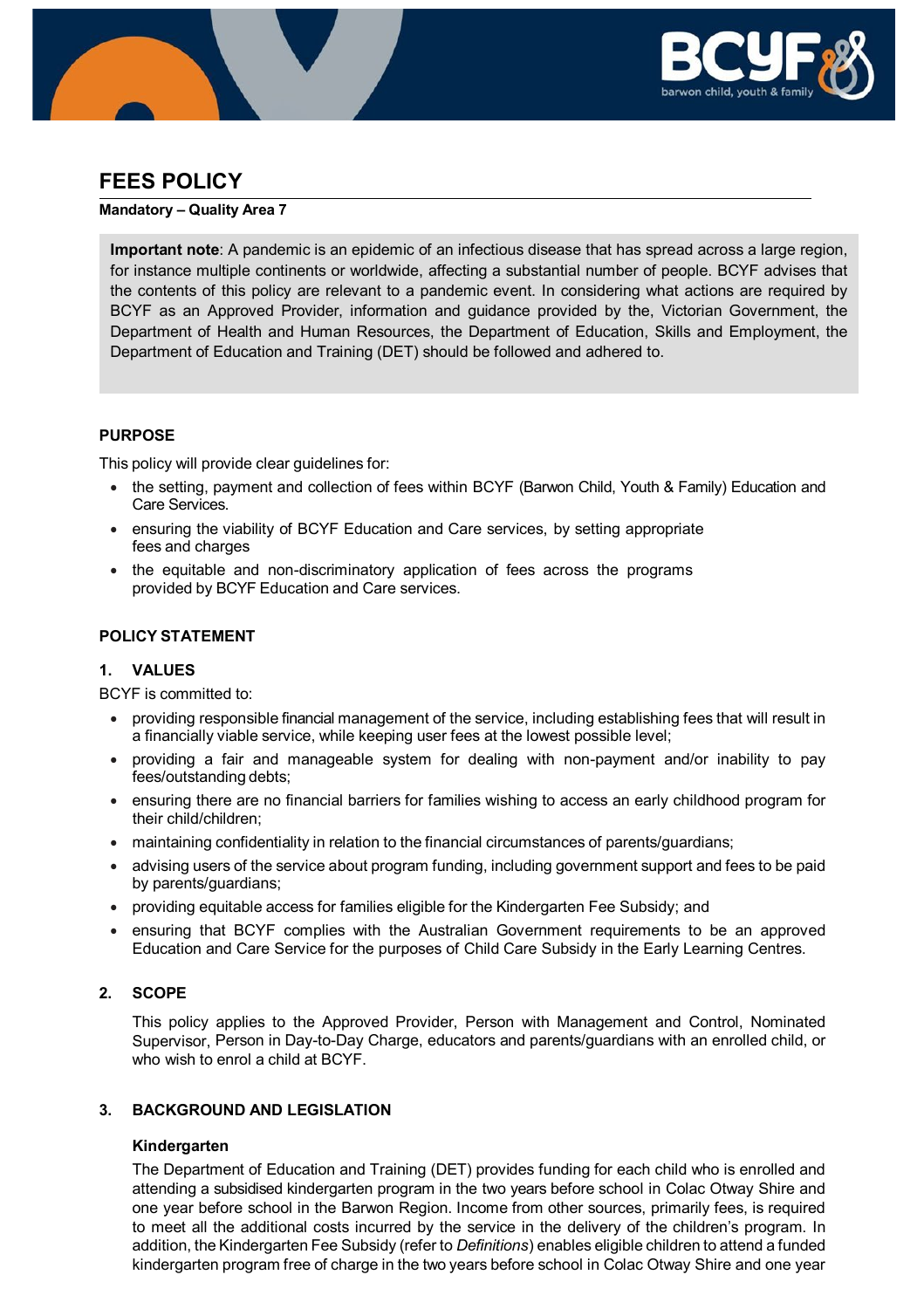before school in the Barwon region. DET also funds Early Start Kindergarten for three-year-old Aboriginal and Torres Strait Islander children, and children known to Child Protection, to access kindergarten programs as outlined in The Kindergarten Funding Guide (refer to Sources).

DET requires that funded services have a comprehensive written fees policy, and the content of this policy must be communicated to families. The policy must include a written statement about the fees to be charged, as required under Regulation 168(2) (n), and the payment process. All families must be informed of applicable term and annual fees at the time of enrolment. Services must also advise eligible families of the Kindergarten Fee Subsidy arrangements. The fees charged must comply with the *Kindergarten Fee Subsidy – Fees Policy* (refer to *Definitions),* and be responsive to the local community and the viability of the service. *The Kindergarten Funding Guide* (refer to *Sources*) outlines the criteria to be covered in the policy.

BCYF develops a budget process which sets fees each year, taking into consideration:

- 1. the financial viability of the service
- 2. the level of government funding for the program including the Kindergarten Fee Subsidy and Child Care Subsidy
- 3. the availability of other income sources, such as grants
- 4. the fees charged by similar services in the area
- 5. the capacity of parents/guardians to pay fees
- 6. reasonable expenditures in meeting agreed program quality and standards
- 7. requirements of the Kindergarten Funding Guide (Department of Education and Training) available from the DET website: [www.education.vic.gov.au](http://www.education.vic.gov.au/)
- 8. requirement of the Family Assistance Law (Department of Education and Training) available from the DET website: [www.education.vic.gov.au](http://www.education.vic.gov.au/)

# **Early Learning Centres**

Education and Care services providing long day care are not funded to provide childcare. Families are provided assistance to pay fees through the Child Care Subsidy (CCS) scheme. Child Care Subsidy is an Australian government payment that can assist eligible families to reduce the cost of childcare at an approved service. Child Care Subsidy scheme is paid directly to the provider to reduce the fees.

For more information visit:

<https://www.humanservices.gov.au/individuals/services/centrelink/child-care-subsidy>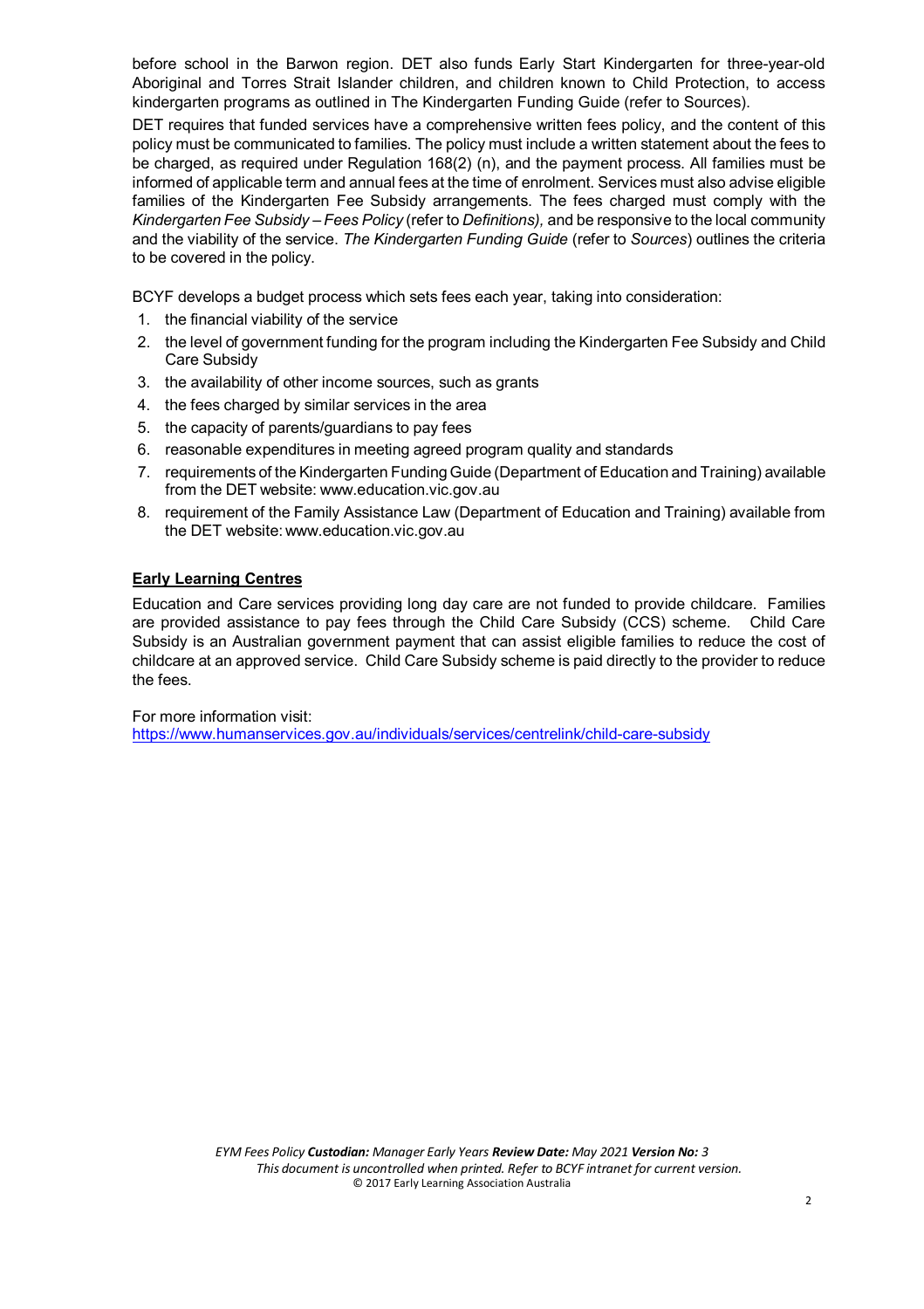## **Legislation and standards**

Relevant legislation and standards include but are not limited to:

- *Charter of Human Rights and Responsibilities 2006* (Vic)
- *Child Wellbeing and Safety Act 2005* (Vic)
- *Disability Discrimination Act 1992* (Cth)
- *Education and Care Services National Law Act 2010*
- *Education and Care Services National Regulations 2011*: Regulation 168(2)(n)
- *Equal Opportunity Act 1995* (Vic)
- *Child Care Provider Handbook 2018 (Department of Education and Training)*
- *A New Tax System (family Assistance) (Administration) Act 2000*
- *National Quality Standard*, including Quality Area 7: Governance and Leadership

# **4. DEFINITIONS**

The terms defined in this section relate specifically to this policy. For commonly used terms e.g. Approved Provider, Nominated Supervisor, Regulatory Authority etc. refer to the *Guide to the National Quality Framework:* acecqa.gov.au/files/National-Quality-Framework-Resources-Kit/NQF-Resource-03-Guide-to-NQS.pd

**Approved care:** Approved child care services, such as long day care have been approved by the Australian Government to pass on Child Care Subsidy as a reduction in child care fees

**Approved Provider and Person with Management and Control are responsible**: Approved provider and Person with Management and Control is an organization and/or individual that has completed an application form and been approved by the Regulatory Authority as fit and proper to operate one or more education and care services. BCYF has nominated the Director of Early Years and the Manager of Early Years Education & Community (EYEC) as people with Management and Control responsibility.

**Child Care Subsidy (CCS):** A Commonwealth Government payment to help families who use either approved services or registered childcare (refer to *Definitions*). All eligible families can receive some Child Care Subsidy. Details are available at: [www.humanservices.gov.au.](https://www.humanservices.gov.au/) More information about the New Child Care Package can be found at: [www.education.gov.au\)](http://www.education.gov.au/)

**Early Learning Centre:** A program which provides long day care for children from 0 to 6 years.

**Early Start Kindergarten:** A funding program that enables three-year-old Aboriginal and Torres Strait Islander children, and children known to Child Protection including those in out-of-home care or children who have been referred to Child FIRST and or integrated Family Services or Services Connect to attend a kindergarten program that is planned and delivered by an early childhood teacher for up to 15 hours per week. Details are available at: [www.education.vic.gov.au](http://www.education.vic.gov.au/)

**Excursion/service event charge:** An additional charge required to meet the cost of special events or excursions that occur in response to emerging children's program needs. Events that are planned ahead and are included as an expenditure item in the service's budget do not incur this additional charge.

**Fees:** A charge for a place within a program at the service.

**Health Care Card:** A Commonwealth Government entitlement providing concessions for low-income earners and other eligible people. Details are available at: [www.humanservices.gov.au](https://www.humanservices.gov.au/)

**Holding Fee – Early Learning Centre:** Holding fee is charged prior to the commencement of the education and care placement. This fee will be allocated to the final two weeks of care when 14 days' notice is provided. The holding fee is calculated one week at full fee for the booked time.

**Kindergarten Placement Offer deposit:** A charge to secure a place that has been offered in a program at the service. This is deducted from term fees.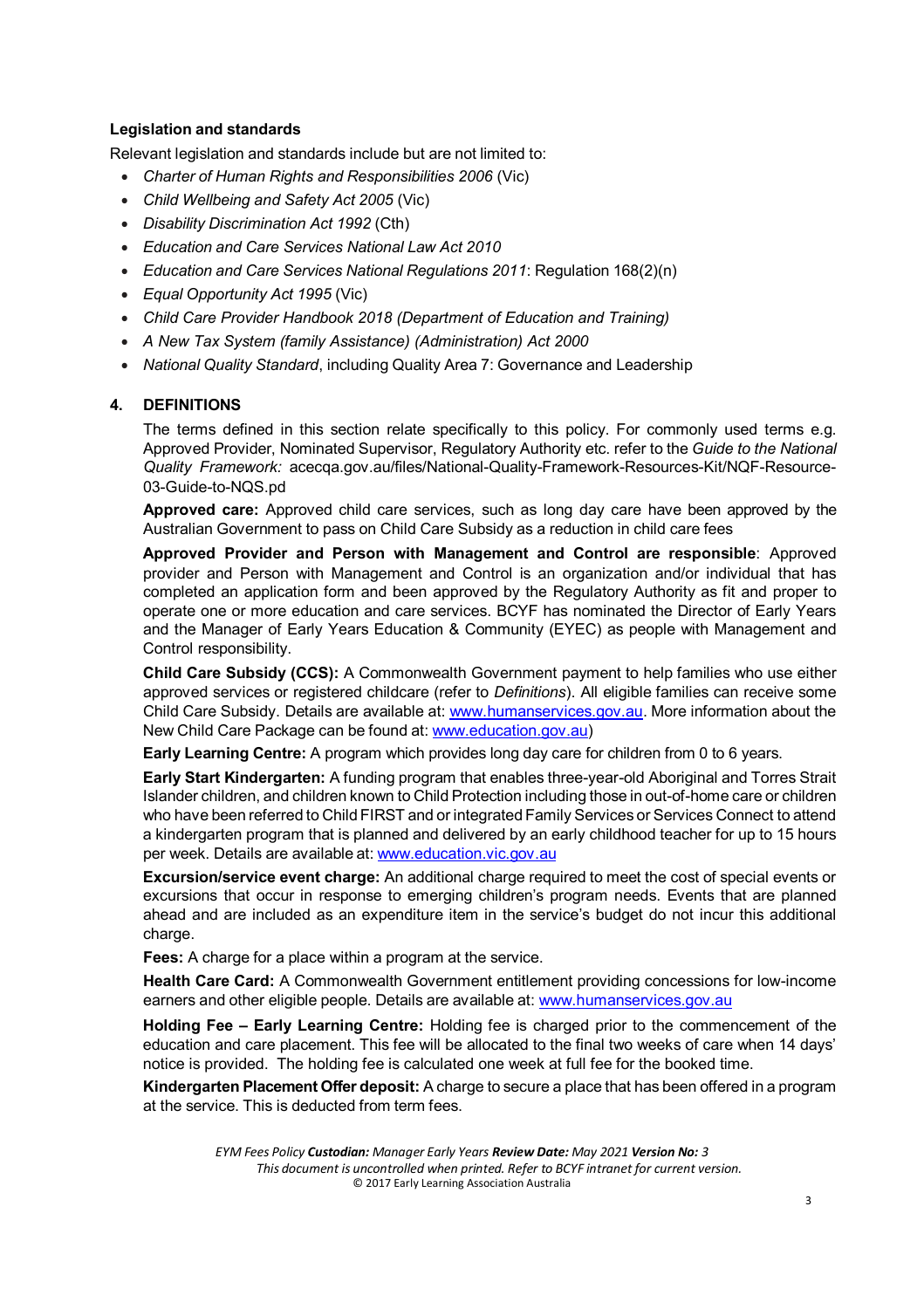**Kindergarten Fee Subsidy (KFS):** A state government subsidy paid in addition to per capita grants to subsidise the costs of parent fees and enable eligible children to attend a funded kindergarten for 15 hours low cost or free of charge (*The Kindergarten Funding Guide (*refer to *Sources*).

**Kindergarten Registration fee:** A payment to cover administrative costs associated with the processing of a child's kindergarten registration on the wait list excluding families who are verified as qualifying for Kindergarten Fee Subsidy (KFS) or Early Start Kindergarten (ESK)

**Late collection charge – Early Learning Centre:** A charge that may be imposed by the Approved Provider when parents/guardians are late to collect their child/children from the program

# **5. SOURCES AND RELATED POLICIES**

#### **Sources**

- *The Kindergarten Funding Guide (Department of Education and Training):* [www.education.vic.gov.au](http://www.education.vic.gov.au/)
- *Child Care Provider Handbook 2018 (Department of Education and Training)*
- *A New Tax System (family Assistance) (Administration) Act 2000*

#### **Service policies**

- *Complaints and Grievances Policy*
- *Delivery and Collection of Children Policy*
- *Enrolment and Orientation Policy*
- *Excursions and Service Events Policy*
- *Inclusion and Equity Policy*
- *Privacy and Confidentiality Policy*

# **6. PROCEDURES**

## **The Approved Provider and Persons with Management and Control are responsible for: General**

- reviewing the current budget to determine fee income requirements
- ensuring all fees and charges meet legislative and funding requirements of The Kindergarten Funding Guide and the Child Care Provider Handbook
- developing a fee policy that balances the parent's/guardian's capacity to pay, with providing a high-quality program and maintaining service viability
- implementing and reviewing this policy in consultation with parents/guardians, the Nominated Supervisor and staff, and in line with the requirements of DET's *The Kindergarten Funding Guide, Child Care Provider Handbook* and the *National Quality Framework*
- considering options for payment when affordability is an issue for families
- ensuring information about fees and charges is displayed on the BCYF web site for families to view at anytime
- ensuring that the *Fees Policy* is readily accessible at the service (Regulation 171) providing all parents/guardians with fee information and policy.
- clearly communicating this policy and payment options to families in a culturally-sensitive way, and in the family's first language where possible
- notifying parents/guardians a minimum of 14 days of any proposed changes to the fees charged or the way in which the fees are collected (Regulation 172(2)), and ideally providing one term's notice.
- providing all parents/guardians with a fee payment agreement
- providing all parents/guardians with a statement of fees and charges upon enrolment of their child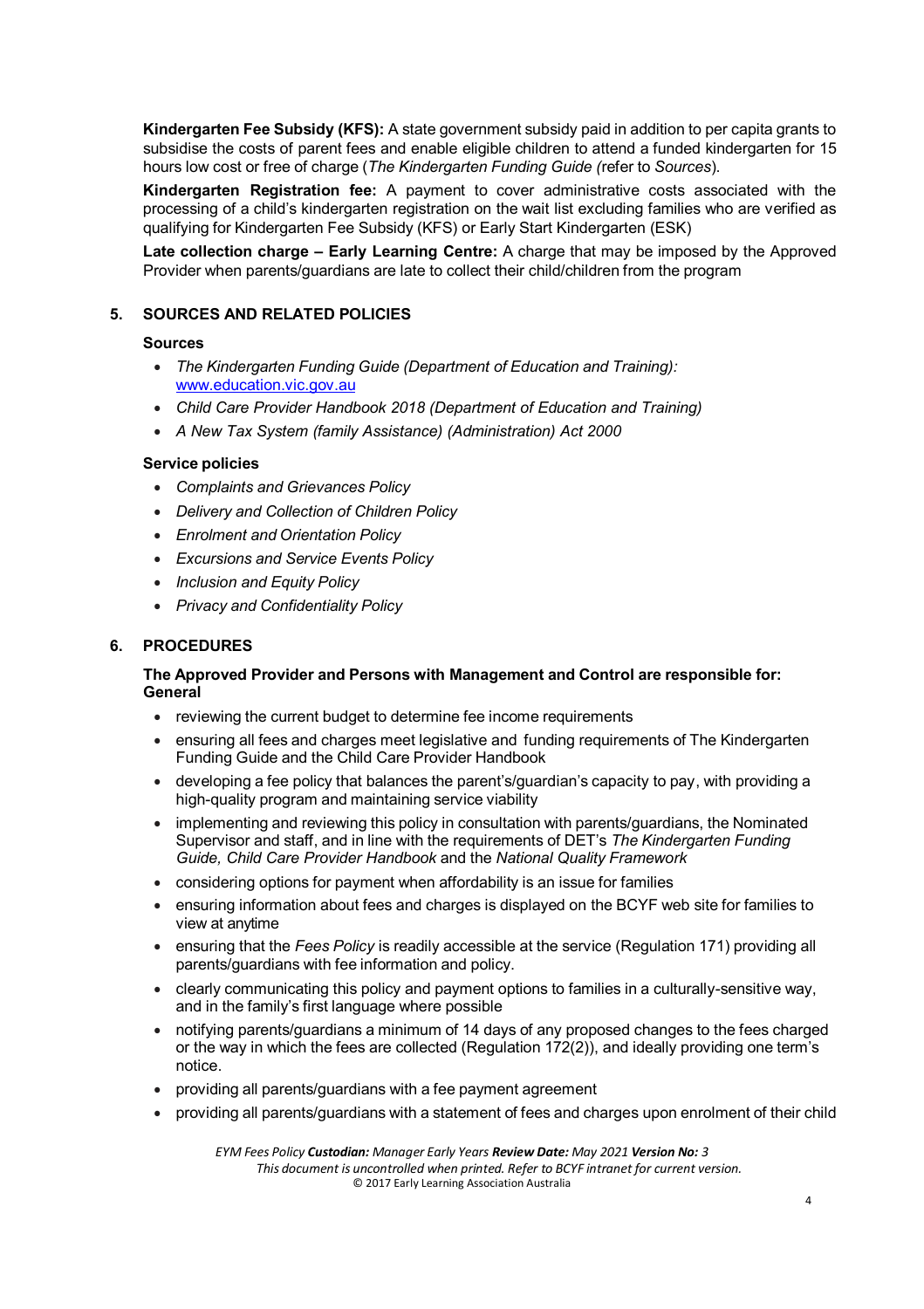- ensuring fees are collected and receipted as per the BCYF debt recovery policy
- collecting all relevant information and maintaining relevant documentation regarding those with entitlement to concessions, where applicable
- complying with the service's *Privacy and Confidentiality Policy* regarding financial and other information received, including in relation to the payment/non-payment of fees
- preferred payment option for fees is via Direct Debit, Direct Deposit, EFTPOS or by arrangement approved by BCYF
- nonpayment of fees may result in the review of the child's place.

#### **Kindergarten**

- registration fee is payable at the time of registration. Families who meet the Priority of Access, Criteria 1 are not required to pay the registration fee.
- if payable, the registration fee is non-refundable
- deposit to confirm your child's enrolment payable on acceptance of place. Deposit is deducted from Term 1 fees.
- term fees will be invoiced a minimum of two weeks prior to the due date

#### **Early Learning Centre**

- a holding fee (1 week's full fee) will be charged and will be refunded on notification of the ceasing of care
- parents/guardians accessing the ELC long day care program will be provided with a Confirmation of booking
- guidelines in the Child Care Provider Handbook will be followed regarding payment of Child Care Subsidy related to absences before an enrolled child physically attends care.

#### **CCS will not be paid if:**

- eg: a child is booked to start at a service on a particular date, and does not attend that day, or a provider changes a family to reserve a place for a child who has not yet physical attended care.
- guidelines in the Child Care Provider Handbook will be followed regarding payment of Child Care Subsidy related to absences submitted after the child's last physical day of care eg: A family has confirmed their child's last day at a service, but that child does not physically attend their last booked session of care, or a provider continues to charge fees for sessions of care after a child has left the service because the family did not give the agreed period of notice that they no longer require childcare.
- all documentation pertaining to Child Care Subsidy will be kept for the specified period of time and will made available to the Australian Government on request.
- the Approved Provider reserves the right to charge families for each child not collected from the service by the advertised closing time. The fee charged for late collection by the service is needed to recoup expenses occurred in employee overtime wages.
- fees will invoice fortnightly and are due within days.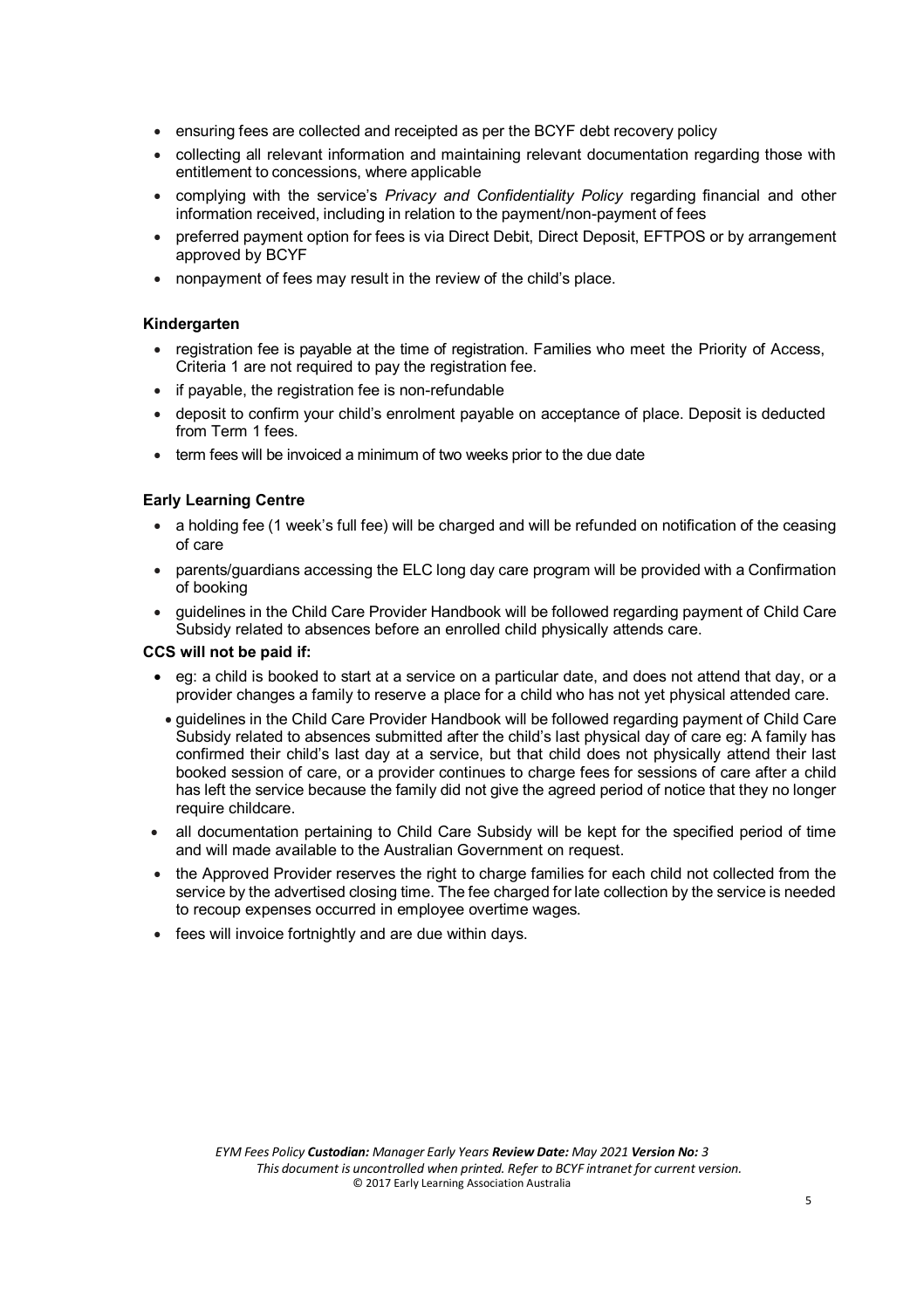#### **The Nominated Supervisor and Person in Day-to-Day Charge is responsible for:**

- assisting the Approved Provider in reviewing this policy, and ensuring that this policy is based on the requirements of DET's *The Kindergarten Funding Guide, Child Care Provider Handbook* and the *National Quality Framework.*
- informing the Approved Provider and Person with Management and Control of any issues regarding fees that may be a barrier to families enrolling and accessing BCYF Education and care services.
- communicating this policy, the availability of the Kindergarten Fee Subsidy and payment options to families in a culturally-sensitive way and in the family's first language where possible.
- providing all parents/guardians with access to the Fee policy.
- informing the Approved Provider, and/or the Nominated Supervisor of any complaints or concerns that have been raised regarding fees at the service.
- referring parents'/guardians' questions in relation to this policy to the Approved Provider.
- complying with the service's *Privacy and Confidentiality Policy* regarding financial and other information received, including in relation to the payment/non-payment of fees.
- providing government funding information to parent/s guardians as required.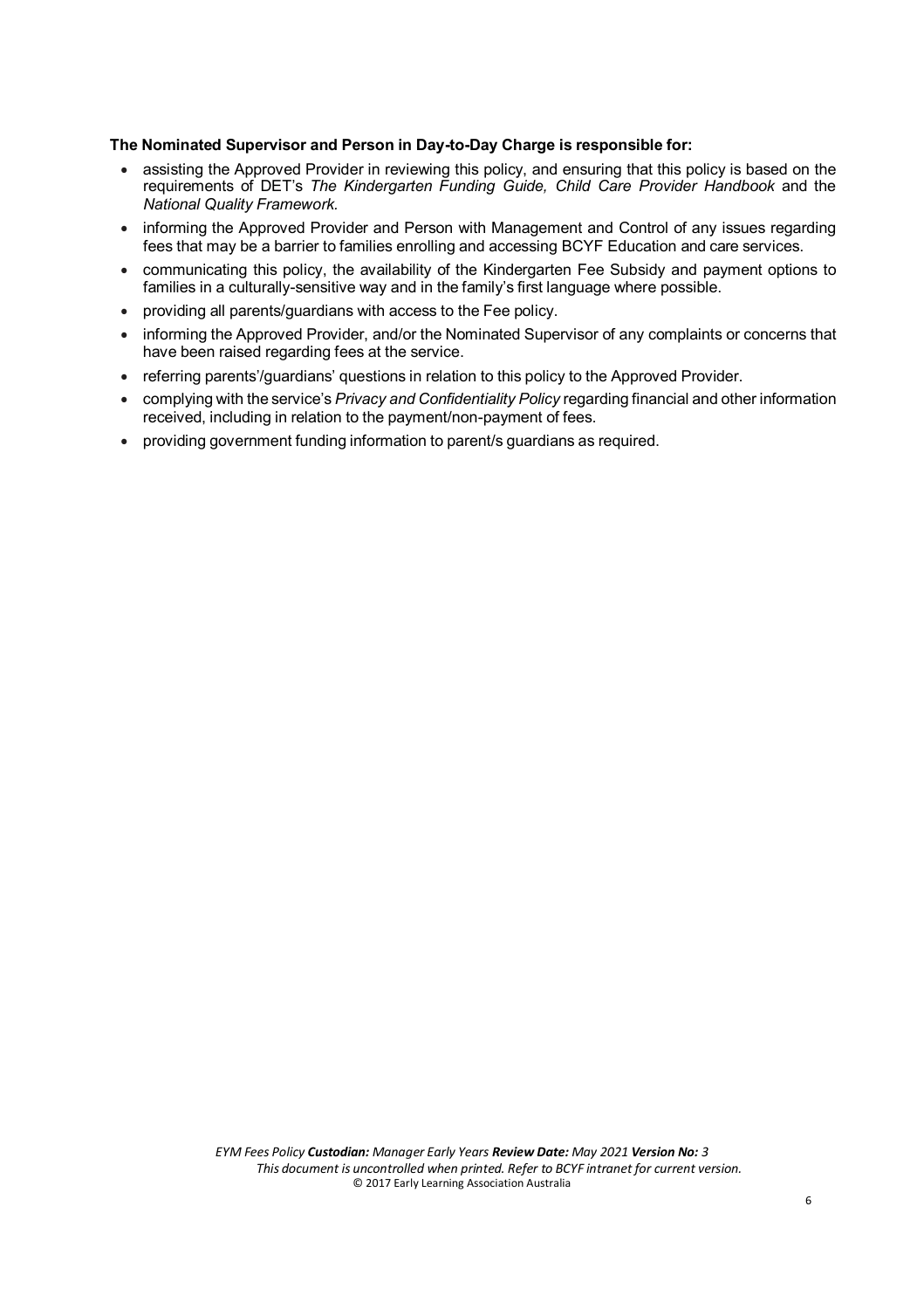## **All other staff are responsible for:**

- informing the Approved Provider, and/or the Nominated Supervisor and/or Person in Day-to-Day Charge of any complaints or concerns that have been raised regarding fees at the service
- referring parents'/guardians' questions in relation to this policy to the Approved Provider

# **Parents/guardians are responsible for:**

## **General**

- reading the BCYF Fee Policy
- signing, returning and complying with the Fee Payment Agreement
- notifying the Enrolment Officer if experiencing difficulties with the payment of fees. The Enrolment Officer will communicate with the Approved Provider all information regarding fee payment.
- notifying the Enrolment Officer/ Approved Provider in writing at least 14 days prior to ceasing care
- Dishonor fees are the responsibility of the parent/guardian
- Non payment of fees may result in a review of the child's place

## **Kindergarten**

- providing the required documentation to enable the service to claim the Kindergarten Fee Subsidy for eligible families.
- registration fee is payable at the time of registration. Families who meet the Priority of Access, Criteria 1 are not required to pay the registration fee.
- if payable, the registration fee is non-refundable
- payment of Kindergarten fees is required by the due date.
- Full payment from the first day of Term 1 is required if a place is to be reserved for a child accessing a kindergarten program. Children can only commence a kindergarten program when they have turned three.
- To hold a place for a child who has not turned 3 by the start of Term 1, parents/guardians will need to pay a full terms fee in advance to hold the place.

## **Early Learning Centre**

- parent/guardian accessing BCYF long day care programs must apply for Child Care Subsidy (CCS) and meet all legislative requirements as stated by the Australian government, Department of Education and Training. For more information, please visit. [www.education.gov.au/ChildCarePackage](http://www.education.gov.au/ChildCarePackage)
- it is the parent/guardians' responsibility to lodge a claim/activity test for Child Care Subsidy (CCS) with Centrelink or myGov
- parent/guardian will complete and sign the Confirmation of Booking parent/guardian, child enrolment form and any other additional information for Child Care Subsidy.
- parent/guardian must confirm their child's enrollment at a service through myGov before Child Care Subsidy can be approved
- parent/guardian will pay a holding fee (1 week's full fee) which will be refunded on notification of the ceasing care
- parent/guardian will only be eligible for Child Care Subsidy if child care attendance records are accurately completed
- parent/guardian are entitled to 42 absence days for each registered child each financial year. Child Care Subsidy is paid for these days provided the child would normally have attended on that day, and fees have been charged
- parent/guardian are entitled to claim additional absences after the first 42 absence days have been used and these are called "additional absence days". There is no limit on the days for which child care subsidy may be paid, as long as they are for the reasons specified in the current child care provider handbook. Supporting documentation is required for approval of additional absence days.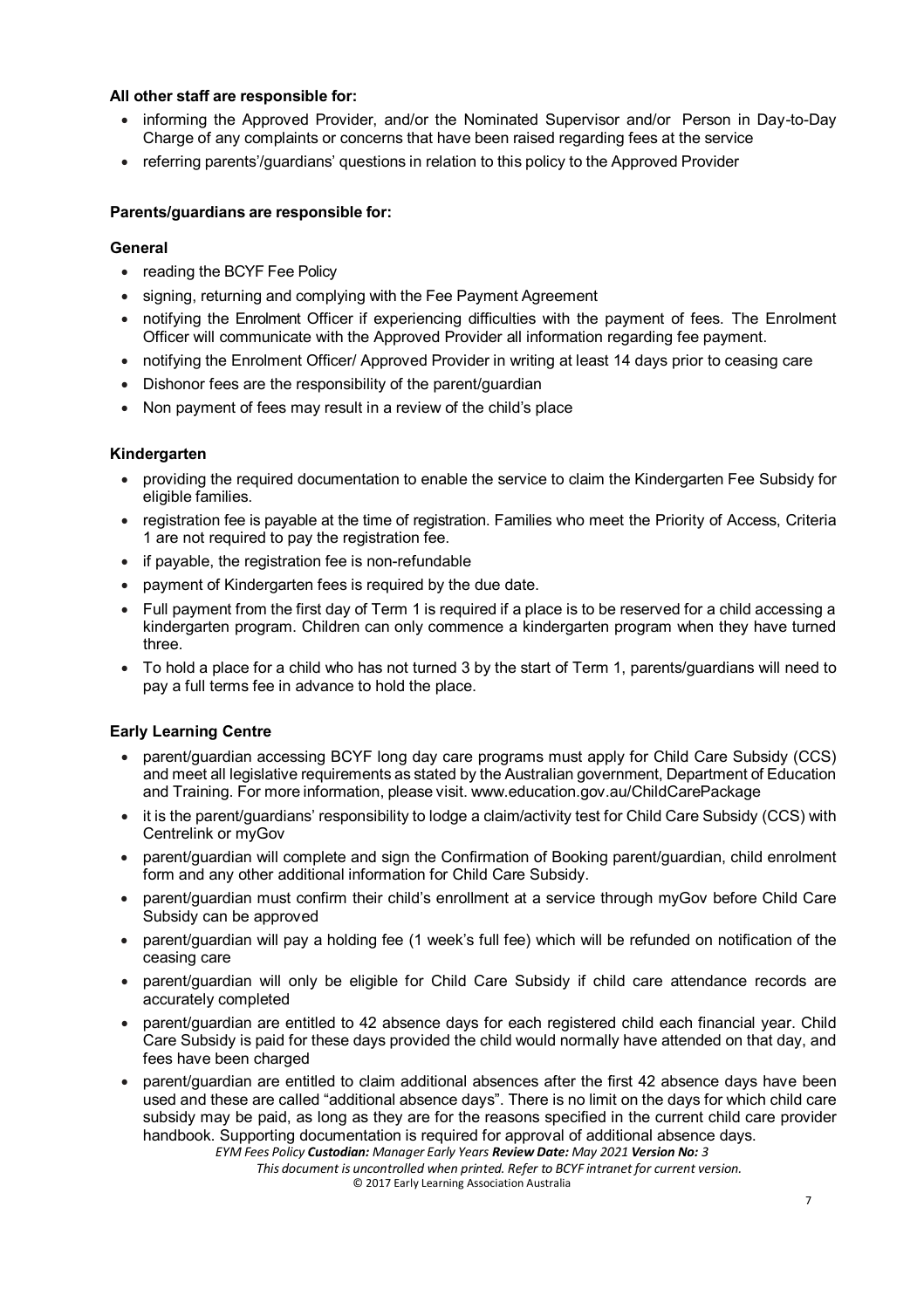- Parent/guardian will be unable to claim child care subsidy on the first and last day of care if their child is absent.
- Parent/guardian will pay fees within 7 days of being invoiced.

# **Unpaid fees**

If fees are not paid by the due date, the following steps will be taken;

- where payment has not been received by the due date, BCYF staff will make contact via phone, email or mail with the parent/guardian
- where payment is still not received, families will be invited to attend a meeting with the Manager of Early Years Education & Community (EYEC) to discuss the range of support options available and establish a payment plan.
- failure to attend the meeting and continued non-payment may result in a second and final letter from the BCYF finance team in consultation with the EYEC and finance manager notifying parents/guardian that the child's place at the service may be suspended unless payment is made or a payment plan is entered into within a specified period of time. This letter will also include information on a range of support options available for the family such as Centre pay.
- If a decision is made to withdraw the child's place at the service, the parents/guardian will be notified via mail, email, phone and/or text from the EYEC manager.

Unpaid Direct debit fees:

- if a direct debit is not honored in the first instance you will be contacted by your bank.
- any dishonor fees will be the responsibility of the parent and not BCYF.
- once BCYF is made aware of a direct debit rejection, contact will be made via phone, email or mail with the parents/guardians to clarify payment arrangements.
- where payment is still not received, families will be invited to attend a meeting with the EYM manager to discuss the range of support options available and establish a payment plan.
- failure to attend the meeting and continued non-payment may result in a second and final letter from the BCYF finances team in consultation with the EYM manager and manager notifying parents/guardians that the child's place at the service may be suspended unless payment is made or a payment plan is entered into within a specified period of time. This letter will also include information on a range of support options available for the family such as Centre pay.
- BCYF will continue to offer support and will reserve the right to employ the services of a debt collector and any costs incurred will be charged back to the parent/guardians.
- if a decision is made to withdraw the child's place at the service, the parents/guardians will be notified via mail, email, phone and text from the EYM manager.

BCYF will continue to offer support and will reserve the right to employ the services of a debt collector and any costs incurred will be charged back to the parent/guardian.

Any outstanding debt payable to BCYF must be cleared or an agreed payment plan entered into prior to a child enrolling and/ or being accepted into another BCYF EYM program.

# **Refund of fees**

In any other case, fees are non-refundable (exceptional circumstances may apply – these are at the discretion of BCYF.) There will be no refund of fees in the following circumstances:

- a child's short-term illness
- public holidays
- family holiday during operational times
- closure of the service for one or more days when a qualified educator is absent and a qualified reliever is not available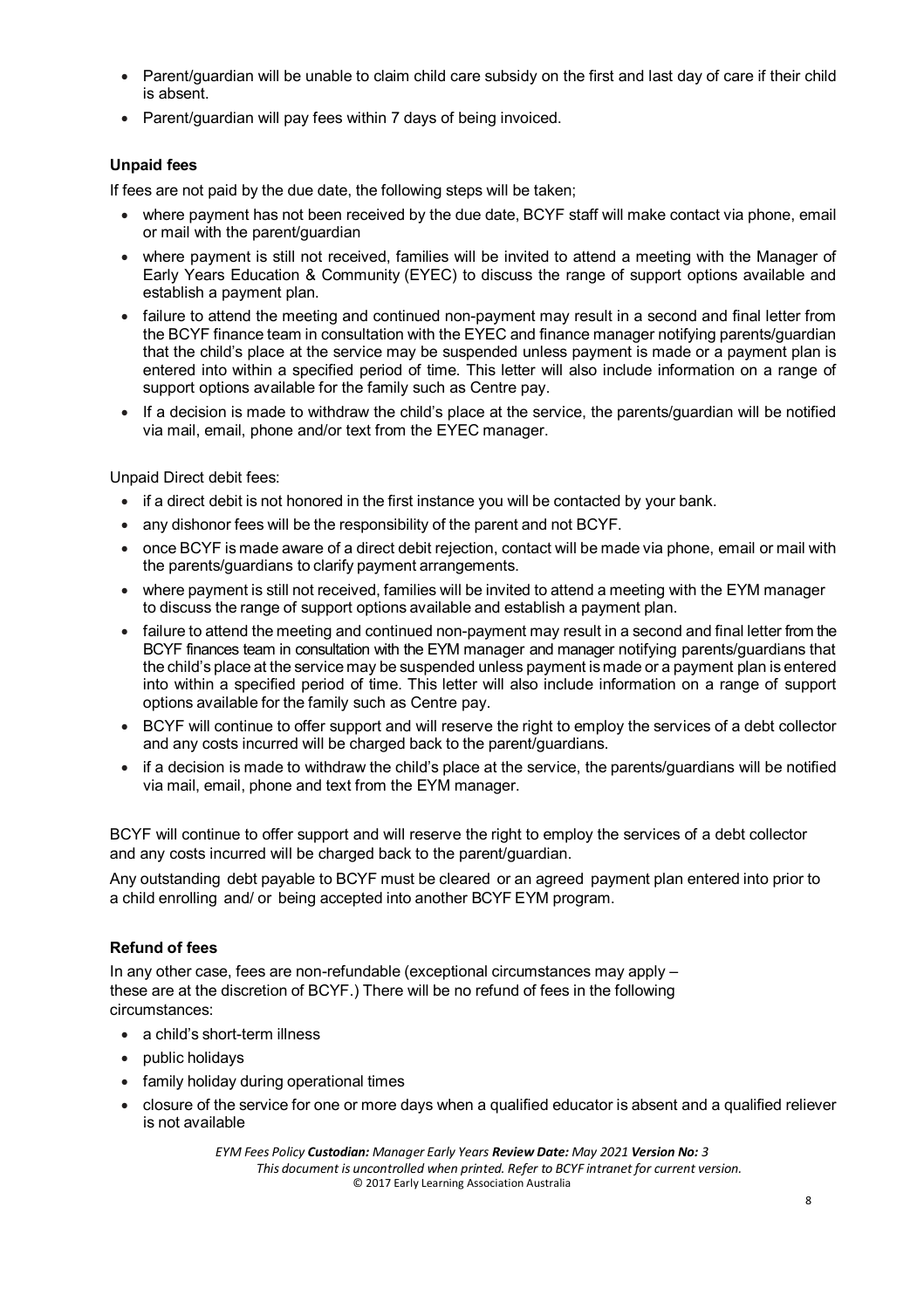- closure of the service for staff training days
- closure of the service due to extreme and unavoidable circumstances
- family decision to withdraw part way through term
- there will be no refund where a family chooses not to send their child to the program for the maximum number of hours for which they are enrolled.

Refund of fees – Kindergarten:

If a family becomes eligible for the Kindergarten Fee Subsidy during a term, a full refund of the applicable term fees (and fee deposit, where appropriate) will be provided. Fees may still apply for programs offering more than the required minimum hours per week.